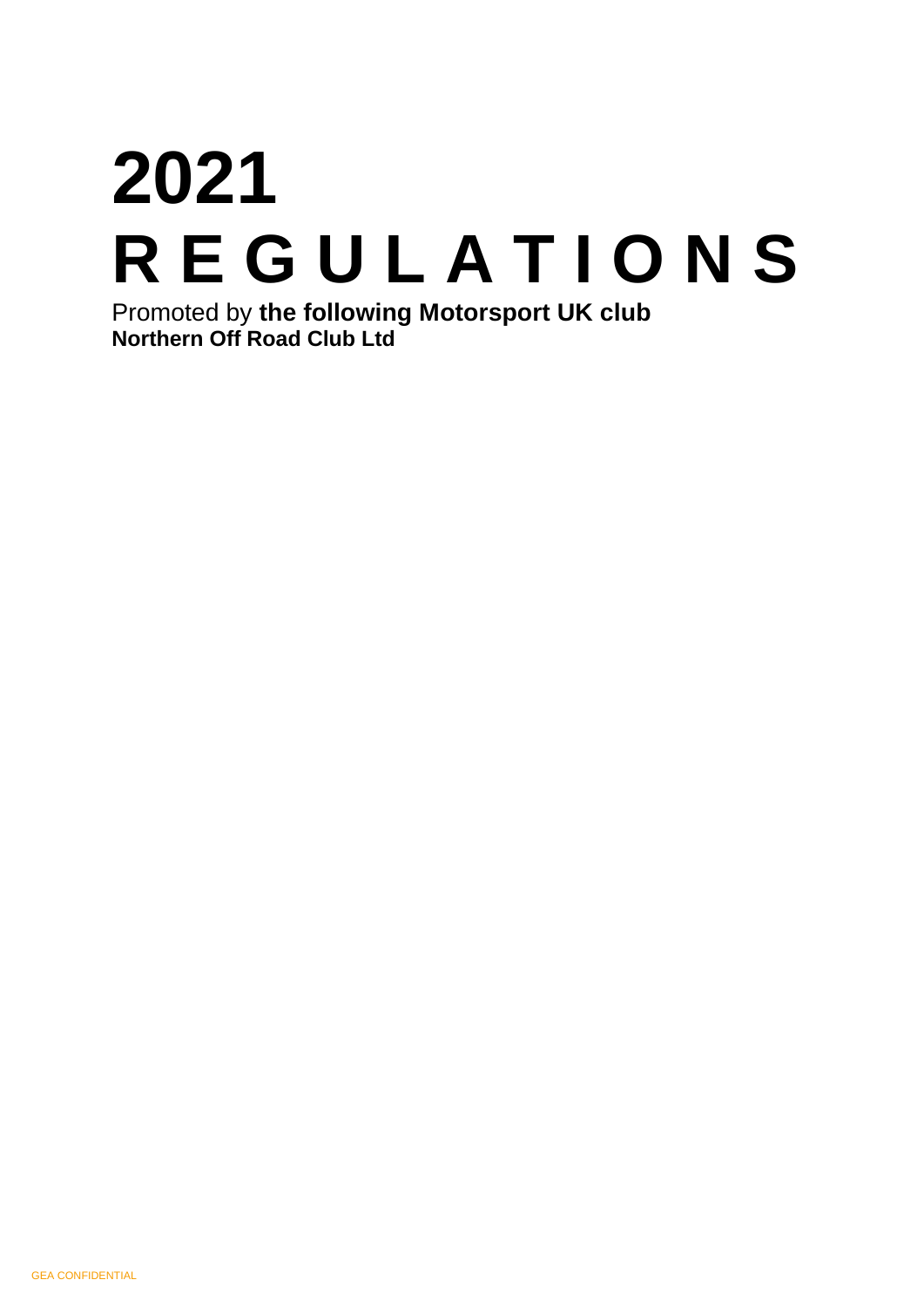## **2021**

**Promoted by Northern Off Road Club Ltd**  Welcome to the **NORC Championship 2021** Northern Off Road Club Dates for 2021 May 9th – Tong May 29<sup>th</sup> - Pickering June TBC – TBC July  $25<sup>th</sup>$  – Kirton (Joint with AWDC) August 8<sup>th</sup> - Broadbottom August 30<sup>th</sup> - Elwy Valley (joint with NWLRC) September  $25<sup>th</sup>$  and  $26<sup>th</sup>$  – Whaddon (Joint with AWDC) October TBC – Newstead Abbey Crop dependant (2 day) 7 separate events for points with 6 to count.

The **NORC Championship 2021** will comprise of 2 two day and 6 one day rounds of Competitive Safaris with the best 7 out of 8 scores to count towards final Championship classification and is open to all registered drivers. All drivers and codrivers will require an RS Clubman licence, or higher, Competition Licence. Motorsport UK Cross Country Championship Regulations 2021 The club will run 8 rounds, Entry fees will be advised through the club website www.norc.org.uk We will ensure the events will not only be fun but. Good luck in 2021 and thank you very much for your support.

*The NORC Committee*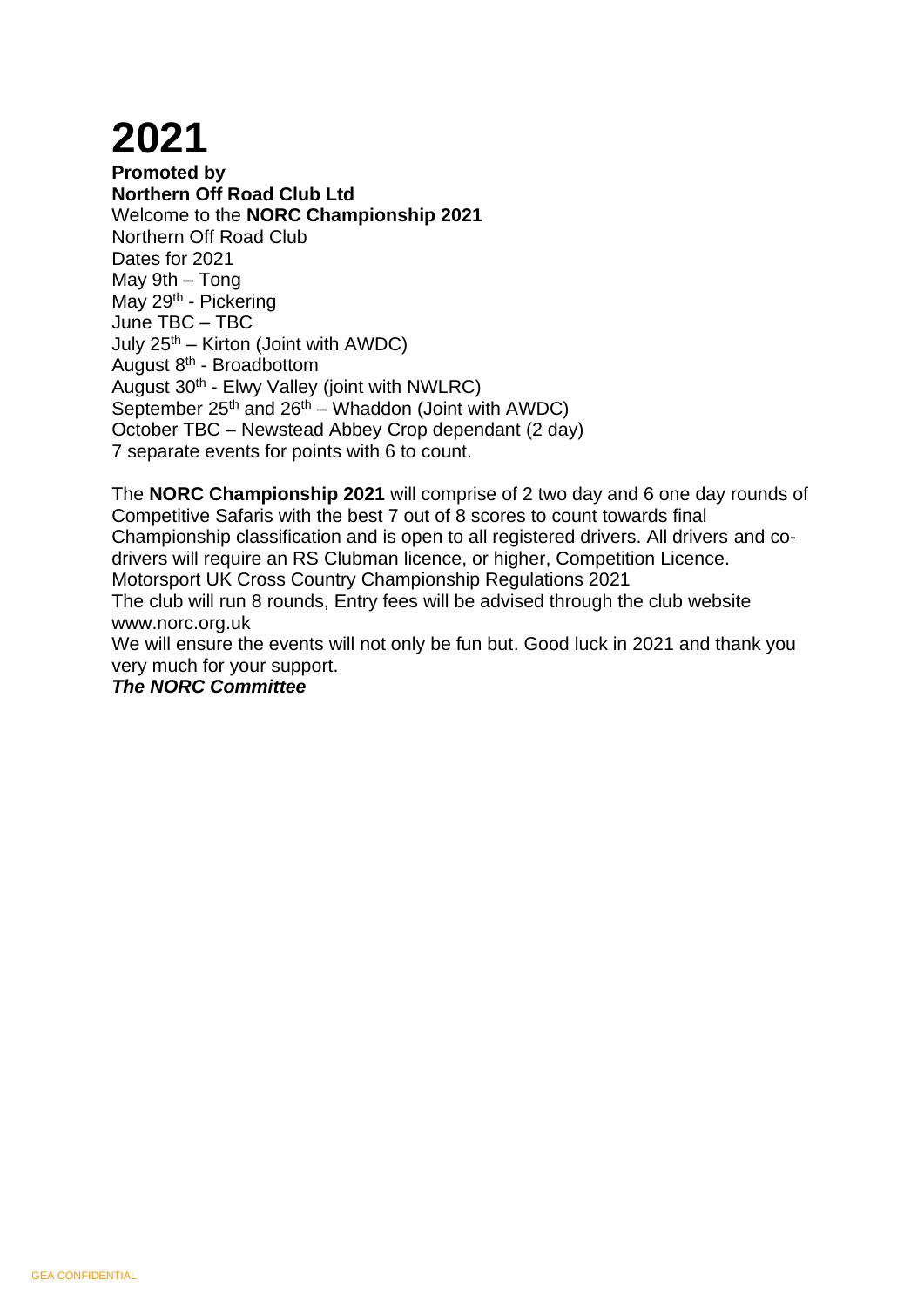## **R E G U L A T I O N S**

#### **1. TITLE and JURISDICTION**

**1.1** The **NORC Championship 2021** is promoted in accordance with the General Regulations of the Motorsport UK (incorporating the provisions of the International Sporting Code of the FIA)

**1.2** The events will be held under the General Regulations of the Royal Automobile Club Motorsport UK Ltd ('MUK') (incorporating the provisions of the International Sporting Code of the FIA), these Supplementary Regulations and any written instructions the Club may issue for the Event.

#### **2. DRIVERS**

**2.1** Drivers must be fully paid up members of Northern Off Road Club and holders of a Cross Country RS Clubman Competition Licence or higher to be eligible for **NORC Championship 2021.** 

They will also have to comply with all the criteria specified in section 3 - Registration. **2.2** Intending competitors are reminded that when an entry is made in the name of a firm or sponsor, that firm or sponsor must hold a Motorsport UK Entrant's Licence and that licence must be produced at documentation. Motorsport UK competition licences will be inspected at signing on. Where the entrant is a legal entity, or in any case, not part of the crew, the first driver named on the entry form shall be held responsible for all liabilities and obligations of the entrant throughout the whole competition.

**2.3** All competing drivers must hold a full RTA driving licence

#### **3. REGISTRATION**

**3.1** Completed registration forms must be returned to the Championship Secretary who will issue a championship registration number. Registrations will be accepted through the website www.norc.org.uk under the "Membership" tab, registration is £5. **3.2** Once a driver has registered for the championship it is not possible to de-register. i.e. even if he or she removes his or her decals and therefore disqualifies him or herself from points scoring, when championship points are calculated he or she will still be counted as a "live" competitor even though he or she is not being allocated points. **3.3** Up to two drivers may register to share the driving of a competing vehicle.

#### **4. DECALS**

**4.1** All championship registered drivers will be provided with numbers by the club. All numbers must comply with the regulations, available on the NORC website or Blue Book Sections (J).4.1, J.4.1.1 and (P).50.5.1.

#### **5. ENTRIES**

**5.1** It is the Driver's responsibility to obtain entry forms in adequate time.

**5.2** No entry will be accepted without a fully completed entry form and fees (These maybe payable on the day)

**5.3** It is preferred by the organisers that entries are received via the NORC website or hosting club website.

#### **6. CHAMPIONSHIP ADMINISTRATION**

**6.1** The Team responsible for the administration of the championship rules comprises: The NORC Committee

**6.2** Stewards for the championship will be Melanie Simmonite, Dan Evans and Graham Jackson.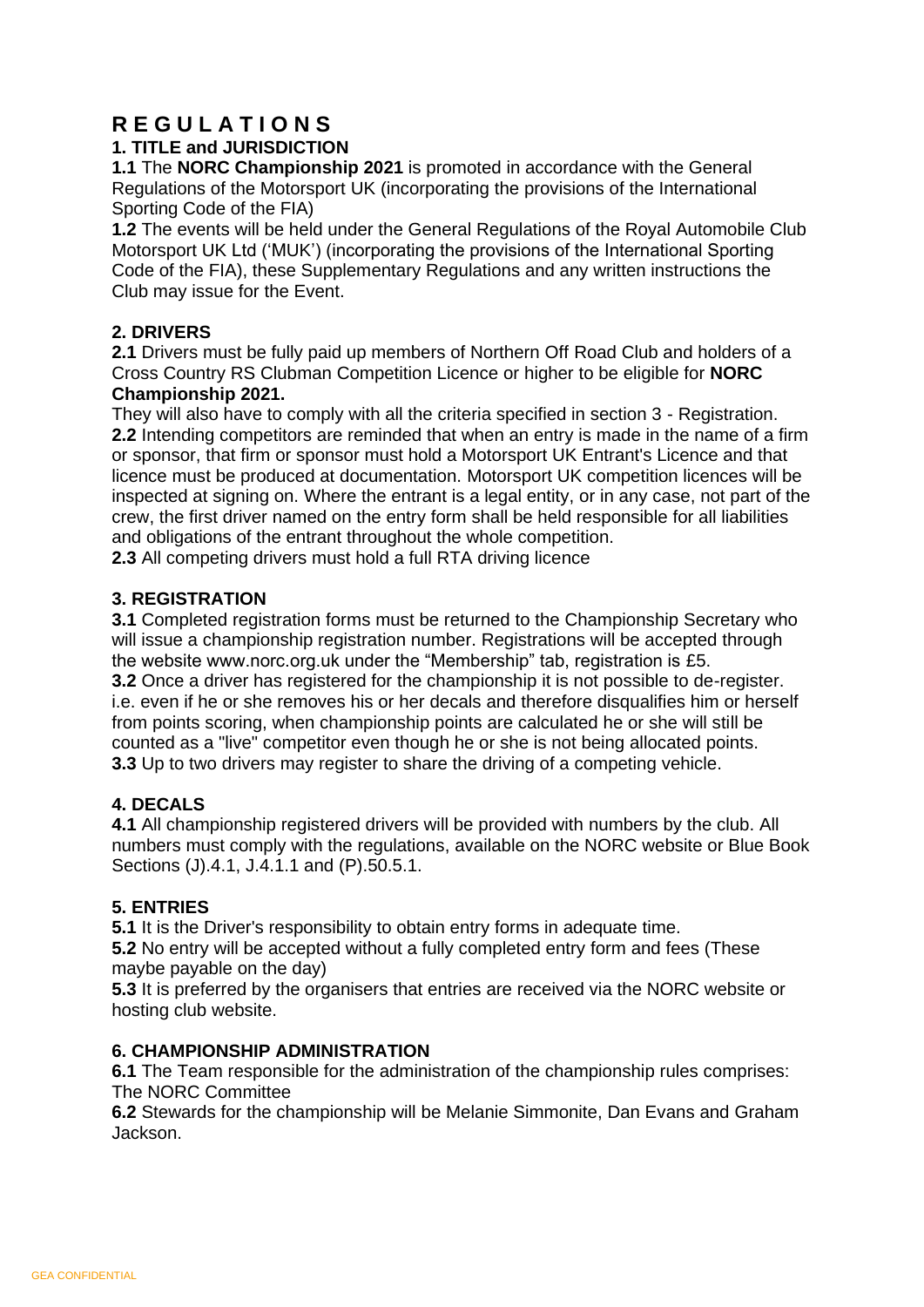#### **7. CHAMPIONSHIP CONTACTS**

**7.1** Championship Secretary: Richard Rawlinson

[richie-san@hotmail.co.uk](mailto:richie-san@hotmail.co.uk)

**7.2** Eligibility Scrutineer: will be the scrutineer of the meeting

#### **8. TIES**

**8.1** In the event of ties the following will be used in order:-

a. Greater number of wins overall.b. Greater number of highest placings overall.c. Greater number of class wins. d. Greater number of drivers beaten over all scoring events. e. The highest position overall at the last event.

#### **9. CHAMPIONSHIP EVENTS**

**9.1** The championship will consist of the events detailed at the beginning of these Regulations. Should any event be cancelled, as much notice as possible will be given of a replacement event. Should it not be possible to find an alternative event the championship will continue with fewer rounds.

**9.2** The Official Notice Board will be at the wagon

**9.3** There will be a minimum of four competitive runs of the route on Saturday and five competitive runs on Sunday; this may be altered by the Clerk of the Course if necessary.

#### **10 SCRUTINEERING AND DOCUMENTATION**

**10.1** Each rounds regulations will specify the time of scrutineering opening and closing. **10.2** All vehicles must comply with the Motorsport UK Technical Regulations for off road vehicles.

**10.3** At scrutineering, vehicles will be examined for compliance with the 2021 championship tyre, technical and safety regulations as well as for class eligibility. Each entrant and driver will be assumed to have knowledge of the vehicle and its eligibility for the class entered. Vehicles must be presented in the same condition as they intend to compete. Competition numbers can be obtained from the Competition Secretary and must be applied before presenting the vehicles to the Noise Check Official. Vehicles must then proceed to the Pre-scrutineering Control where organisers'/sponsors' plates and decals may be issued for each competitor to apply prior to vehicles proceeding to Scrutineering.

**10.4** All vehicles must have a minimum of one hand held fire extinguisher: Blue Book (P) 57.2.1. These shall be armed on arrival at the start and not disarmed until after having left the stop marshals.

**10.5** Vehicles shall have fitted, and the Driver and Co-driver shall use, seat belts with 4, 5 or 6 point fixations provided they have two shoulder straps and two abdominal straps (crutch straps are advisable but not compulsory), each strap must have its own mounting point. Blue Book (P) 57.2.1 and (K) 2.1.

**10.6** Safety Helmets will be examined for conformity with current regulations (P) 50.4.2 and (K) 10.3.1.

**10.7** Every competing vehicle may be subject to a noise test with a maximum of 100 dba at 2/3 max rpm at 0.5m ref: (P) 2.10 to 2.10.5.

**10.8** To be allowed to start, all vehicles must be equipped with a roll cage and safety devices complying with Motorsport UK specifications ref: (P) 56.12 to (P) 57.5.3. Also (K) 5.1, 5.2 No vehicle will be allowed to start unless it complies with Motorsport UK regulations.

**10.9** Additional checking may be carried out at any time during the event, of the crew members as well as of the vehicles. The competitor is responsible for the technical conformity of his vehicle throughout the entire duration of the event.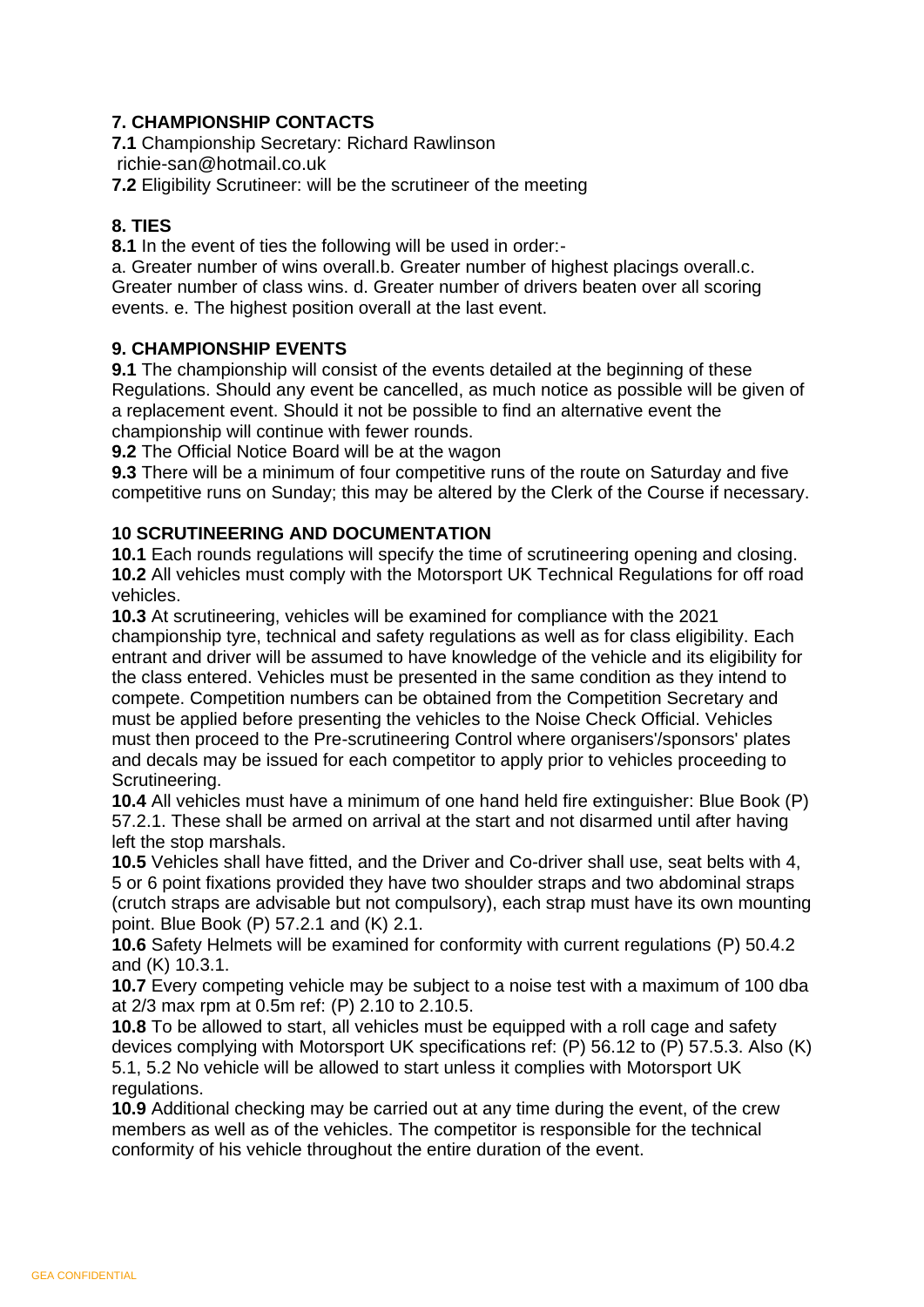**10.10** Any driver wishing to film the event with a camera or cameras carried on board the vehicle must apply in writing to the Organisers at least 14 days prior to the event for the written approval of the Organisers (who shall have absolute discretion to grant or refuse such consent) and for the written approval of the Chief Scrutineer ref: At scrutineering such equipment shall be presented for approval by the Chief Scrutineer with the written authority. Any such authority shall be valid for the named event only.

**10.11** Vehicles must be presented at scrutineering in a clean condition.

**10.12** Recovery points ref: (P) 60.2.2. All vehicles must be fitted at the front and rear with substantial recovery points comprising a horizontal tow ball or similar. This should be of sufficient strength to withstand a snatch recovery of the vehicle when fully bogged down. They shall be painted in a contrasting colour or their location otherwise made obvious.

**10.13** All vehicles must carry a suitable tow rope or strap.

All competitors must have window nets on drivers and passengers openings unless closed vehicles

**10.14** Protective bulkheads must be complete with all holes sealed, must be constructed of a non-flammable material and be capable of preventing the passage of fluid or flame. Blue book section (J) 5.2.2.

**10.15** The wearing of flame-resistant overalls is strongly recommended ref (K) 9.1.4. to 9.1.9.

**10.16** Parts of the event may take place during the hours of darkness and vehicles should be equipped with suitable lighting.

#### **10.17 Wheels and Tyres**

Control tyres apply: All competitors shall use tyres categorised as 'all terrain' 'mud terrain' and 'aggressive. The tyre will be judged by the championship scrutineer and will be compared to the leading market brands such as 'B F Goodrich' and 'General'. Diamonds may be used, with the exception of where a club is using a ground where aggressive tyres

are banned, this will be notified on the entry schedule.

**10.18** All vehicles must carry a small spill kit complying with Blue book (P) 57.5.3. and (J) 5.20.13.

**10.20** Fuel tank breather pipes must have a one way valve or equivalent feature fitted. **10.21** Vehicles with hydraulic transmission must have an operable safety start device to prevent the vehicle from starting while in gear

**10.22** Any query regarding eligibility, safety or specification of vehicles, should be referred to the Chief Scrutineer, who is a Judge of Fact ref: (G) 10.1

#### **11. ROUTE**

**11.1** The events will contain a minimum of four competitive runs of the course on each day which will be timed on an accuracy of less than one minute by Motorsport UK approved timing equipment. The minimum number of runs can be altered by The Clerk of the Course if necessary.

**11.2** Except in the case of those living or working on the route, practice, reconnaissance or the use of Pace Notes is not permitted; except that competitors may view the course by non-motorised means.

**11.3** GPS & Data Positioning Systems of any kind are prohibited in all events in this Championship.

**11.4** Running Order: Seeding lanes may be used and seeding colours may be given at the first event.

#### **12. IDENTIFICATION**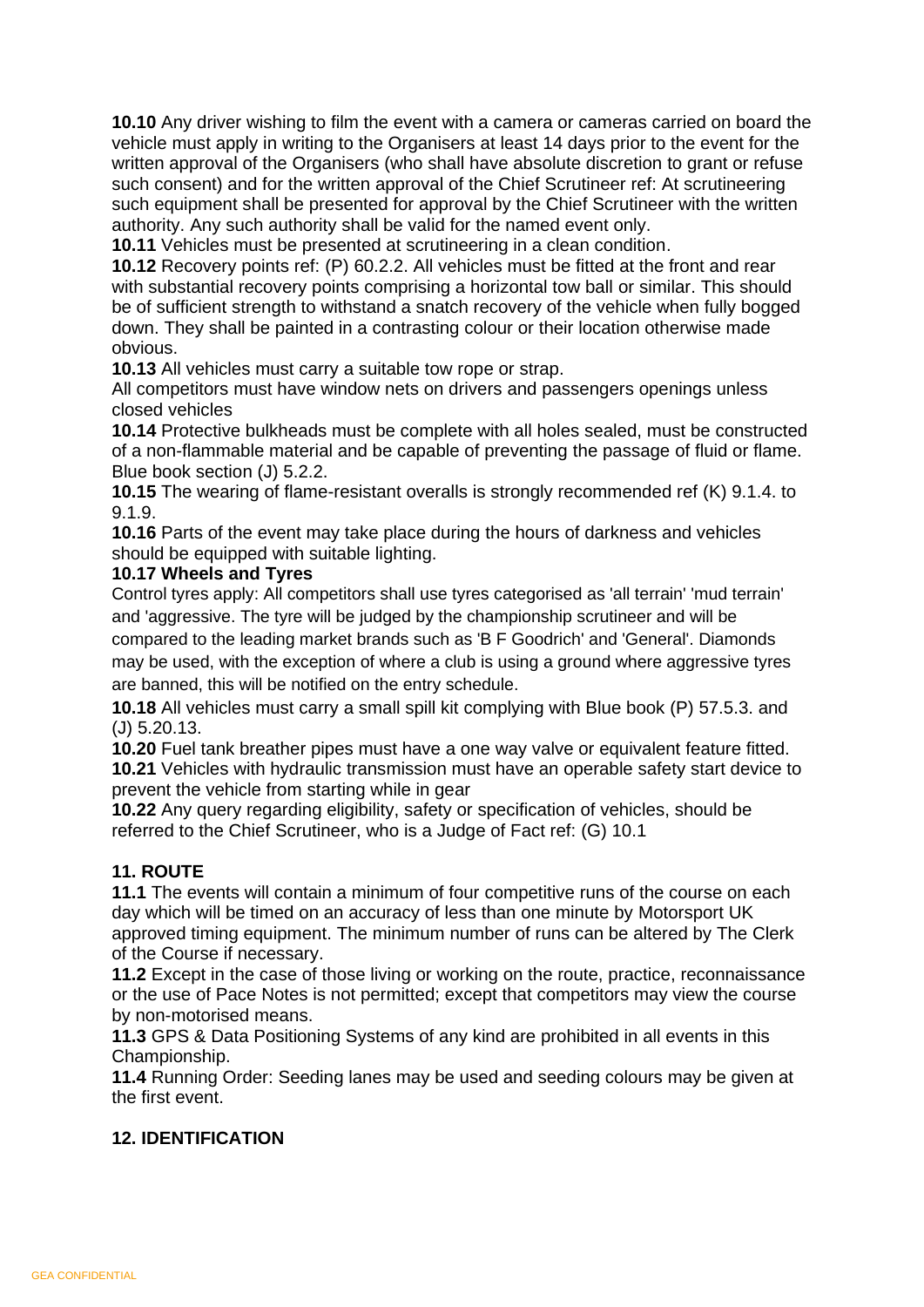**12.1** Vehicles will be identified by regulation size 23cm minimum numbers which must be supplied by the competitors and displayed on a white background on both sides of the vehicles above the waistline as (P) 49.3. and a small number on the windscreen. **12.2** In addition, each entrant will provide a clear space above and below the identification numbers for any sponsor's / organisers' advertising material to be displayed. (*See Article 34*) Each area available must measure at least 450mm in width and 125mm in height and another clear space A4 size on each side of the vehicle above the waistline.

**12.3** Replacement competition numbers will be for sale at the Wagon.

#### **13. INTERRUPTION OF THE EVENT**

**13.1** Should the normal running of the event be stopped, the Clerk of the Course may at his discretion award notional times. A notional time or a re-run should be awarded if the competitor is shown a red flag, comes across a car displaying an SOS board or comes across a course which is completely blocked ref: (P) 14.6. to 14.7.1.

**13.2** Official recovery vehicles will be positioned at strategic points to provide assistance to competitors

**13.3** Recovery will be provided at the discretion of the recovery crew, having primary regard for the safety of all persons, and the minimum delay to other competitors.

#### **13.4 Live Recovery**

Live Recovery may be operating at events. The Clerk of the Course will advise all competitors at the Drivers' Briefing of the procedures for Live Recovery at the event. Please read the following section so you understand the principles beforehand. If able competitors may continue their lap provided no parts of the course are missed, the vehicle must cross the finish line with no outside assistance.

#### **13.5 Yellow Flag Procedure**

When arriving at a point on the course or stage where a yellow flag is being displayed, the competitor should follow the marshal's instructions until clear of the incident or obstruction. (P) 49.6.7 to 49.9

Live Recovery is not to be used in the event of accidents, which must be dealt with by the appropriate medical and rescue services.

#### **13.6 Red Flag Procedure**

When arriving at a point on the course or stage where a red flag is being displayed, the competitor **must not pass** the red flag, they should stop and seek guidance from the marshal before returning to the timing wagon for a re-run. (P) 49.6.8 (for not stopping at a yellow flag).

**13.7** Penalties for 13.5 and 13.6 are displayed on the penalty list in safari control and section 18 of the NORC Championship regulations.

#### **14. POINTS**

**14.1** Drivers may only drive and score points with a single vehicle per event*.*

**14.2** Points will be allocated in respect of (a) overall positions and (b) class positions and will be allocated to drivers based on event finishing positions. If a driver changes cars part way through a season and both cars are in the same class points will continue to be awarded and combined for both cars for both overall and class positions. If the vehicle is changed for a vehicle in another class the points will be combined for overall position, but separated for class positions.

**14.3** The number of points which will be awarded is as follows:- **1st** Overall **100**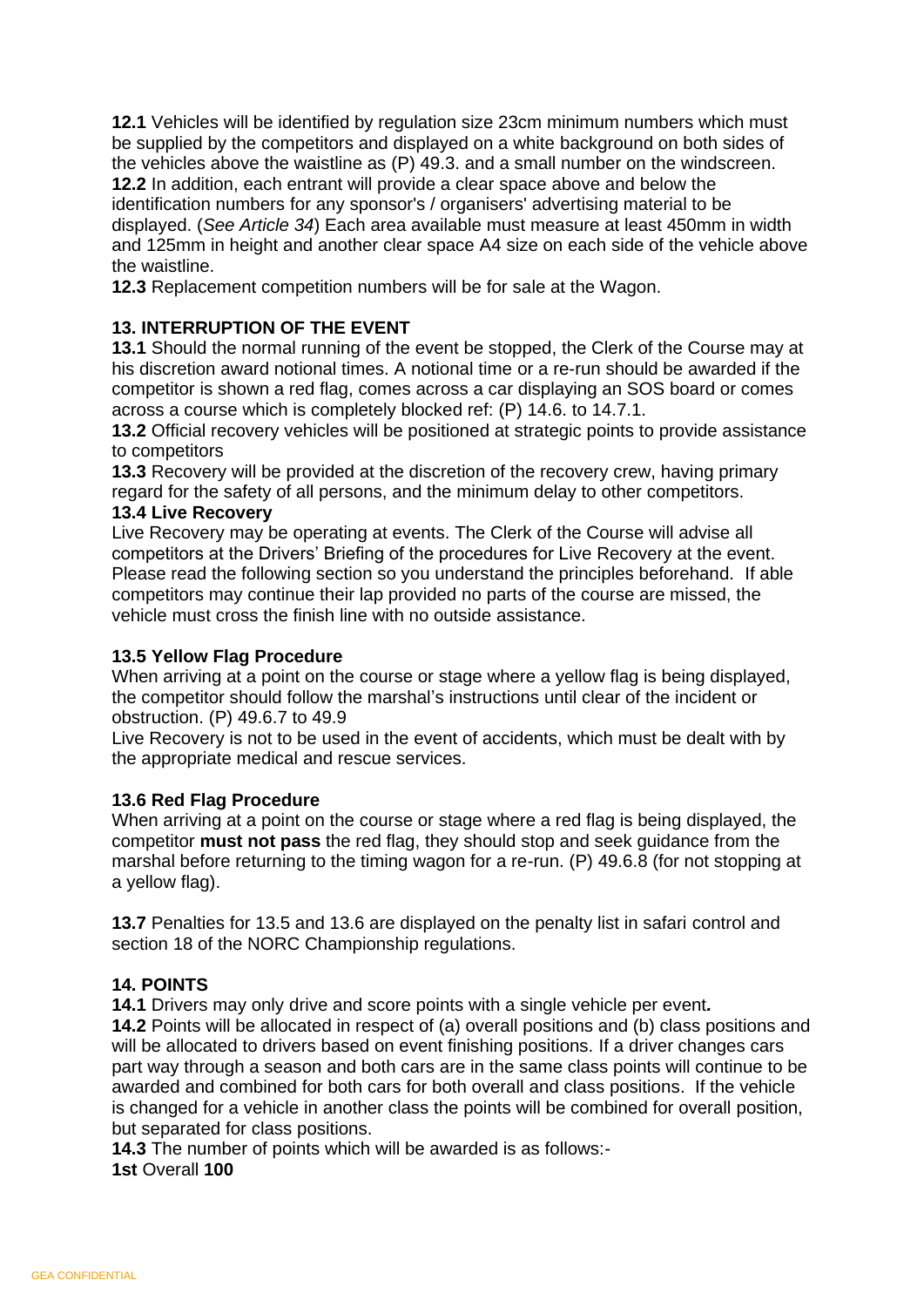**2nd 95 3rd 91 4th 88 5th 85 6th 84** and so on. 10 points are awarded for 1st in Class 9 points are awarded for 2st in Class 8 points are awarded for 3st in Class And so on to 1 point.

**14.4** To be awarded championship points on a round a competitor must complete a minimum of 75% of the runs on that round; this will be 'rounded down' to the nearest whole number of runs i.e. to be awarded points on a round of 15 runs:  $75\% = 11.25$ therefore 11 complete runs will score, the missed runs will have maximum times. A competitor must complete the minimum number of runs over the duration of the event, the same applies at each event to register a finish 75% of runs must be completed **14.5** Drivers who "run" one championship event (per season) will be awarded the same points as their highest score in the current season (see 14.3). Only drivers who register their intention to be COC or event secretary, before the commencement of the first round of the championship will be eligible for these points.

**14.6** It is the Driver's responsibility to protest (if necessary) the championship points within 10 days of publication of the championship results after each event and the final championship points at the close of the season, within 10 days of the date of posting or e-mailing such results to all Drivers, as defined by the Championship Secretary's records.

**14.7** Drivers may only enter the championship up to the commencement of the second event. No championship entries will be accepted after this.

**14.8** The Championship registration fee will be £5

#### **15. CHAMPIONSHIP AWARDS**

**15.1** The Championship awards will be presented at the 2021 Championships Dinner Dance.

The following awards will be presented:

#### **15.2 OVERALL Comp Safari NORC Championship** *trophy*

2nd placed driver trophy

3rd placed driver trophy

#### **15.3 CLASS**

1st in class (subject to 5 registered vehicles)

**15.4** Classes *may* be amalgamated *within the Championship*

**15.5** *Drivers may not win more than one championship award*

**15.6** Additional awards may be presented at the Organisers' discretion.

**15.7 NOTE**: All award winners MUST be present at the Awards Presentation. Nonappearance may result in the forfeiture of awards.

#### **16. ELIGIBLE CARS**

**16.1** Class 1 of the Championship is open to production 4 x 4 vehicles and 2 wheel drive vehicles specifically designed for off road terrain, whether designed principally for the transportation of passengers, commercial use or dual purpose. All vehicles must comply with Motorsport UK Regulations, in particular (P) 56.1 to 60.4.3